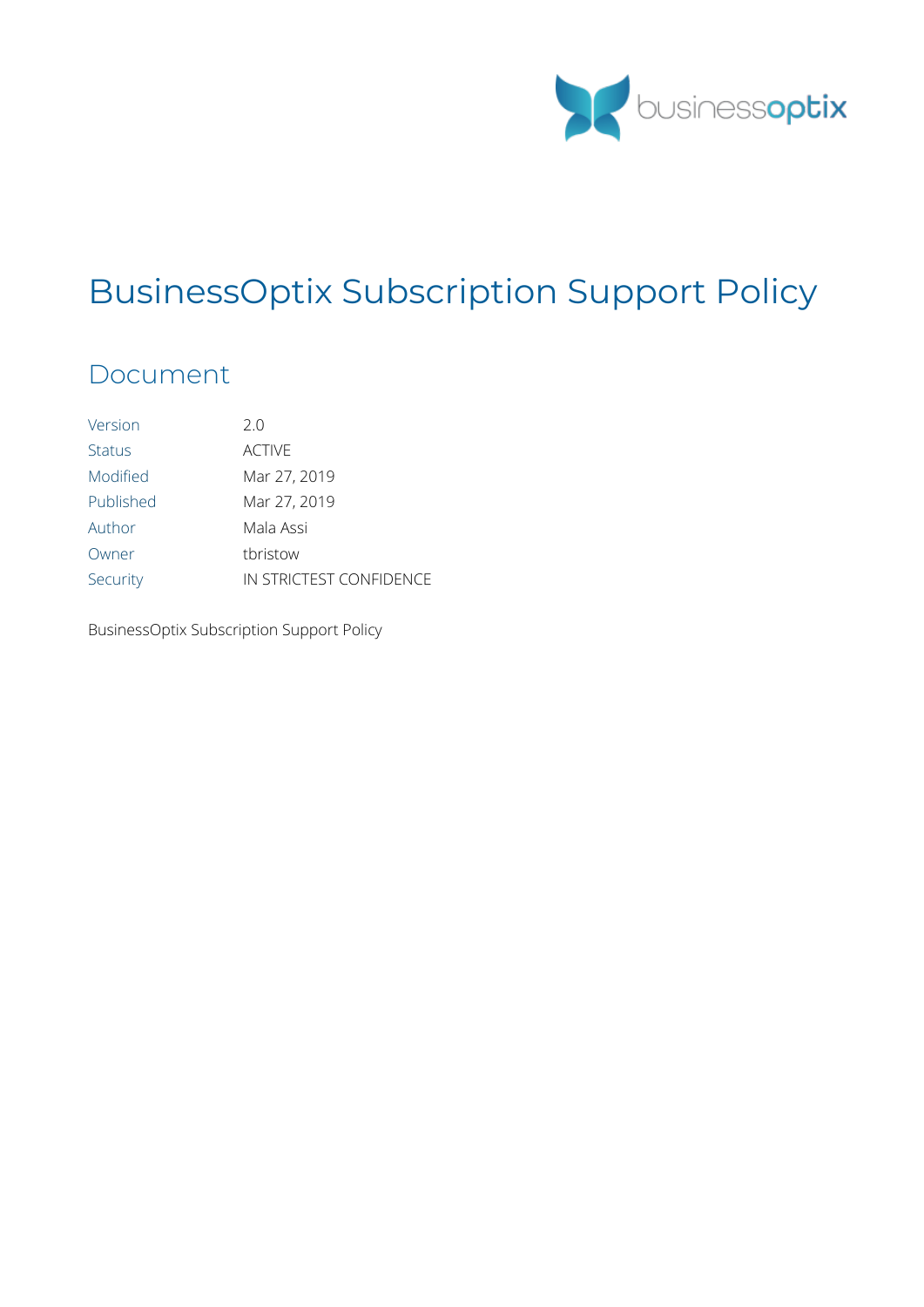## <span id="page-1-0"></span>Document Control

*This document is a snapshot, as of the date shown above, of a living online document.*

*The current live version may be viewed by those granted online access by the owner.*

#### [Click here to view live version online](https://uk.businessoptix.com/Documents/Library/Models/421906e8-fdd8-4eed-ba16-278dddb796de.html)

#### Approvals

| Role<br>Name          |  | Approved | Date         | Version |
|-----------------------|--|----------|--------------|---------|
| <b>Travis Bristow</b> |  | Yes      | Mar 27, 2019 | 2.0     |
| Peter McInally        |  |          |              |         |
|                       |  |          |              |         |

#### Reviewers

| Role'<br>Name         |  | Reviewed | Date         | Version |
|-----------------------|--|----------|--------------|---------|
| adelewells            |  |          |              |         |
| <b>Travis Bristow</b> |  | Yes      | Mar 27, 2019 |         |

#### Change History

| Version | <b>Published</b> | <b>Status</b>    | <b>Author</b>         | Description                    |              |         |
|---------|------------------|------------------|-----------------------|--------------------------------|--------------|---------|
| 1.0     | Feb 1, 2017      | WITHDRAWN        | <b>BusinessOptix</b>  |                                |              |         |
| 1.1     | May 24, 2017     | <b>WITHDRAWN</b> | <b>Travis Bristow</b> |                                |              |         |
| 1.2     | Jul 23, 2018     | <b>WITHDRAWN</b> | <b>Travis Bristow</b> |                                |              |         |
| 2.0     | Jan 12, 2019     | <b>ACTIVE</b>    | karimoeller           | <b>BusinessOptix</b><br>Policy | Subscription | Support |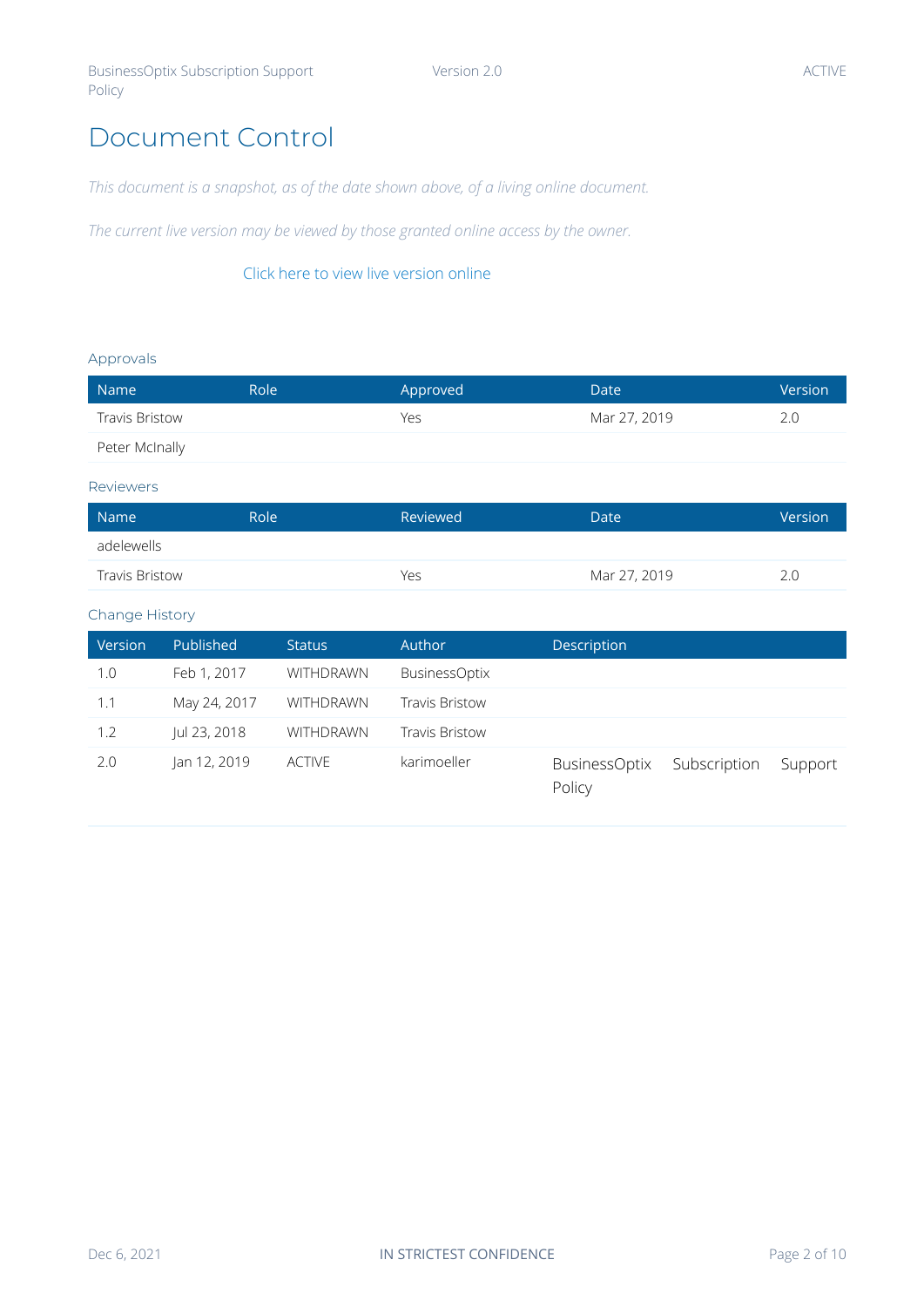## Contents

|     | 6    |
|-----|------|
|     | 6    |
| 2.6 | 8    |
|     |      |
|     | 9    |
|     | 9    |
|     | - 10 |
|     | 10   |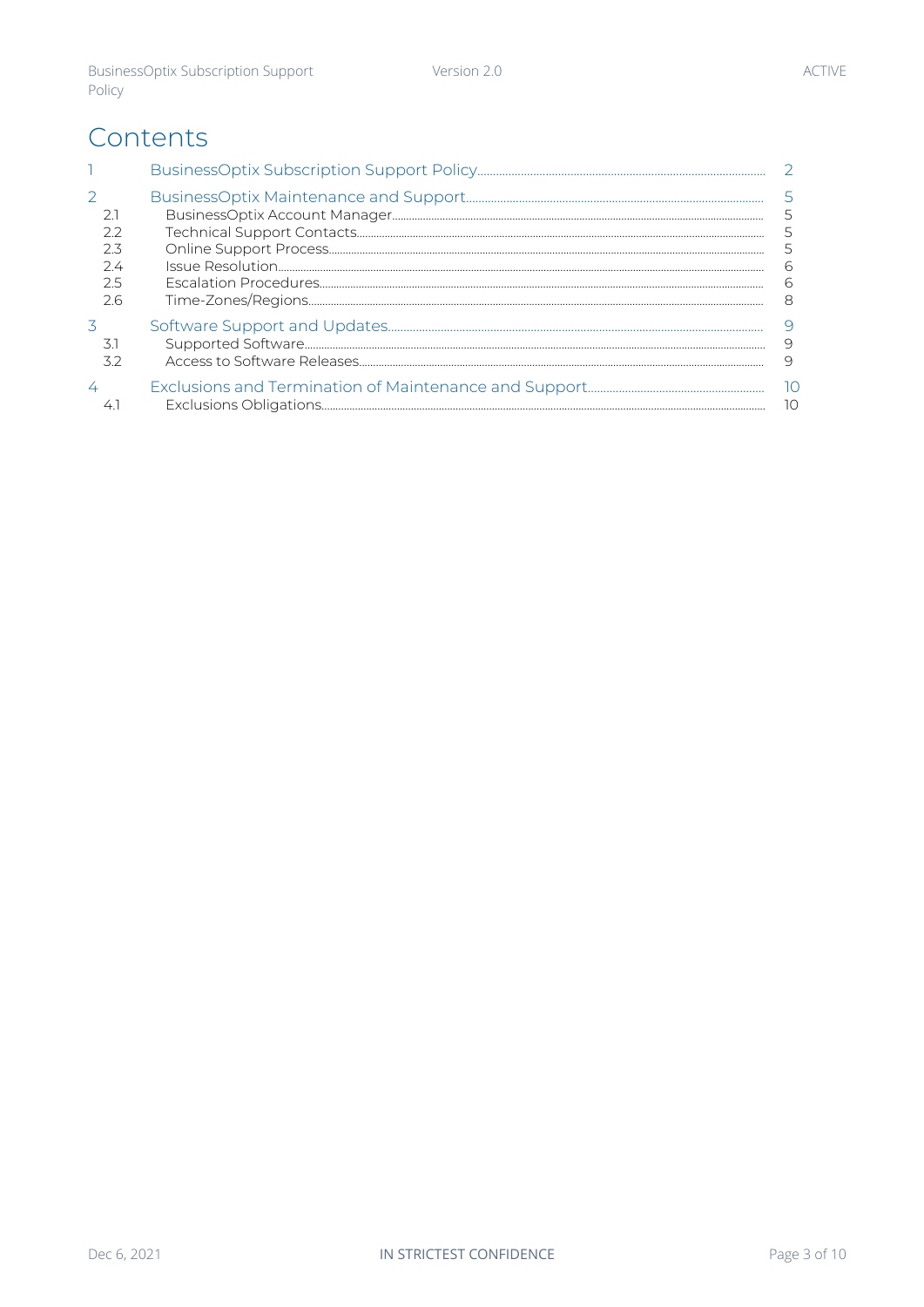BusinessOptix Subscription Support Policy

#### Document

| Version        | 2.0                     |
|----------------|-------------------------|
| Status         | <b>ACTIVE</b>           |
| <b>Details</b> |                         |
| Owner          | tbristow                |
| Author         | Mala Assi               |
| Created        | Nov 10, 2015            |
| Modified       | Mar 27, 2019            |
| <b>Issued</b>  | Mar 27, 2019            |
| Security       | IN STRICTEST CONFIDENCE |
| Language       | English (UK)            |
|                |                         |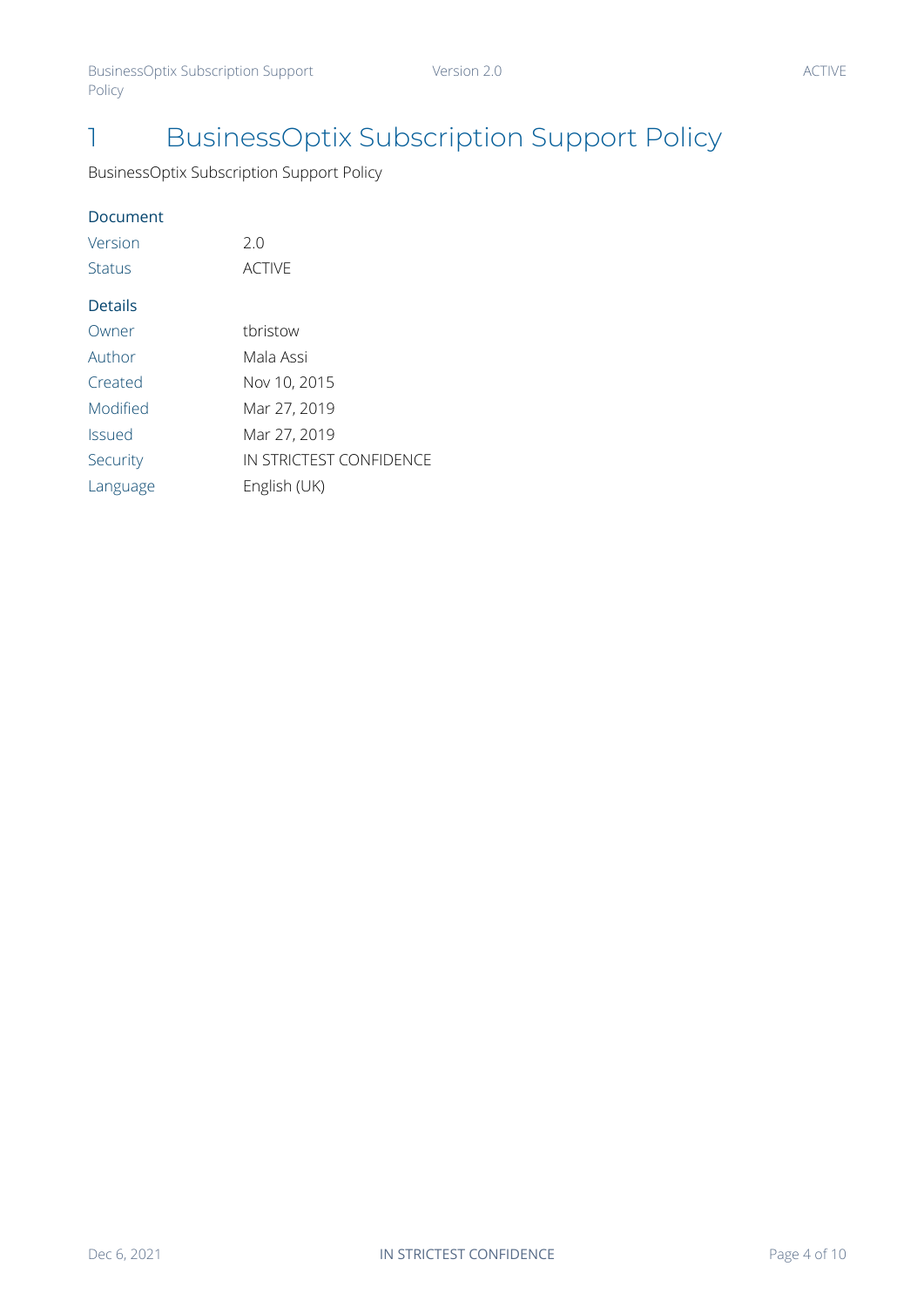## <span id="page-4-0"></span>2 BusinessOptix Maintenance and Support

BusinessOptix shall provide the Support Customer with all releases of the supported product released during the term for which Maintenance and Support fees have been paid.

BusinessOptix shall answer questions from the Support Customer's designated *Technical Support Contact/ s* (Primary Support Contacts identified in Library groups) regarding problems in operation of the Software, which differ from functionality described in the documentation, via an appropriate medium (email/help-desk or telephone), according to the escalation procedures set forth below.

BusinessOptix shall use commercially reasonable efforts to correct any defects in the Software reported by the Support Customer's designated Technical Support Contact/s and confirmed by BusinessOptix in accordance with the priority level assigned to the defect by the Support Customer, as described in the *Escalation Procedures* set forth below.

BusinessOptix has no obligation to provide Maintenance and Support directly to the Support Customer's customers.

#### 2.0.1 BusinessOptix Account Manager

BusinessOptix will identify an Account Manager for all customers, in a suitable region (currently UK or US office based). This Account Manager will hold be responsible to the client for support needs and will be the escalation point for any urgent matters, concerns or issued regarding Support Levels.

#### 2.0.2 Technical Support Contacts

Support Customers will provide a Technical Support Contact/s who will be available to receive technical support from BusinessOptix. All requests for Support must be made by a designated Technical Support Contact. Technical Support Contacts must be knowledgeable in the use of the Software and the Support Customer's operating environment.

The Support Customer may replace a Technical Support Contact upon written notice to BusinessOptix Support. To maintain the Technical Support Contact/s a group will be maintained in the customer library named Support Contacts.

In order to provide timely service to Support Customer, BusinessOptix may begin working on an issue reported by an unauthorised contact on a case-by-case, exception, basis, subject to later verification and involvement of a Technical Support Contact. Any such support provided by BusinessOptix will not waive BusinessOptix's right to refuse to perform Support for the Support Customer in the future if an unauthorised person requests.

#### 2.0.3 Online Support Process

BusinessOptix Support shall accept information requests and issue reports via email (to [helpme@businessoptix.com](mailto:helpme@businessoptix.com)) from a Technical Support Contact.

BusinessOptix will respond, by email, to any reported issue or request for information within 1 business day.

For Business Critical or Service Restriction issues (see *Escalation Procedures* below), BusinessOptix Support will attempt to contact the Technical Support Contact directly by telephone.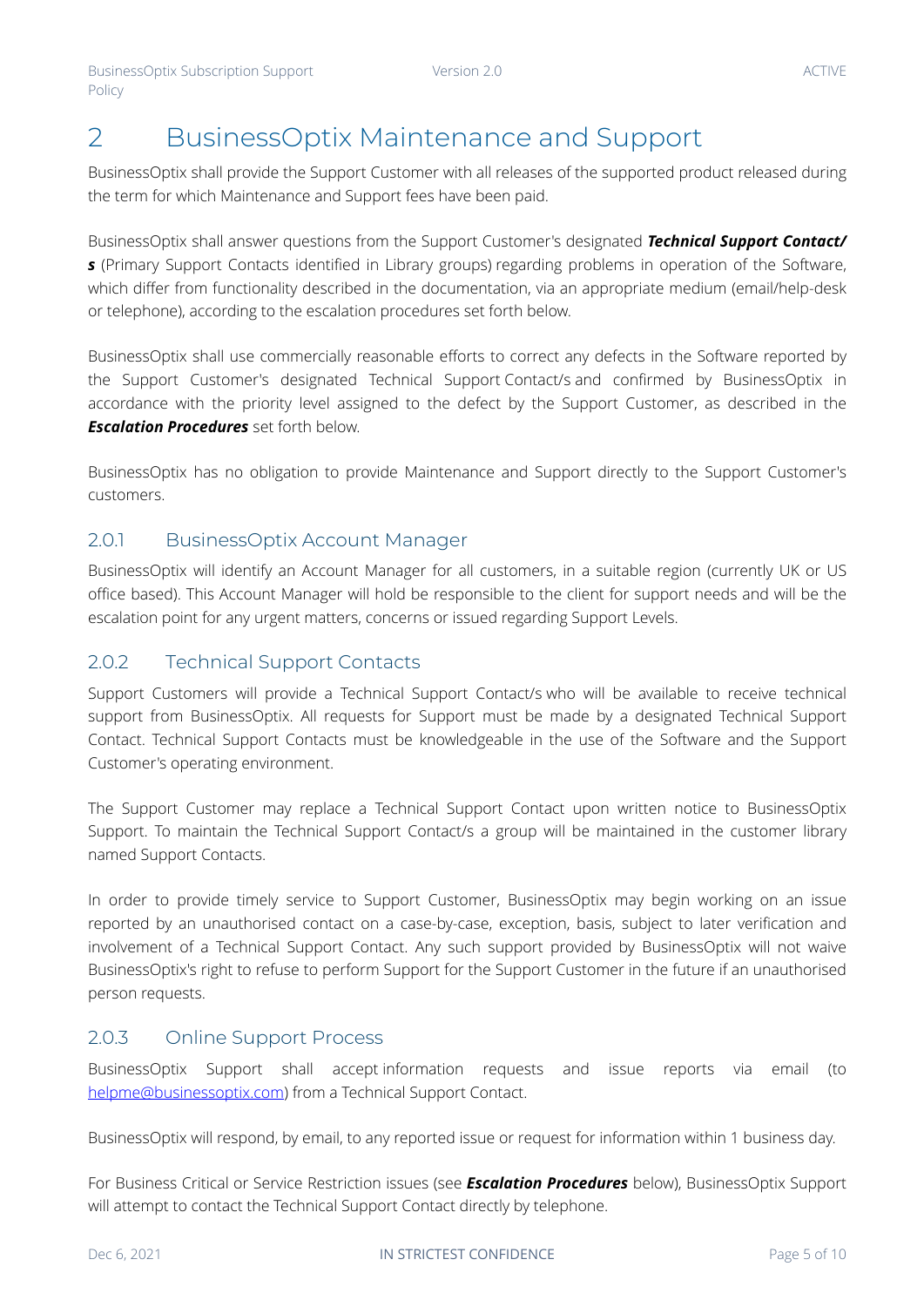As per the Time-Zones/Region section below the BusinessOptix team is Global and tickets will be triaged and processed by the most appropriate members of the team depending on criticality, location and other factors.

#### 2.0.4 Issue Resolution

<span id="page-5-0"></span>Policy

The Technical Support Contact/s shall:

- Provide sufficiently detailed descriptions and examples of any malfunctions in the form requested by BusinessOptix support,
- Assist BusinessOptix Support's efforts to duplicate any reported issues.

There are several ways an issue can be resolved:

- The support specialist is able to determine the cause of the problem, and explain the steps necessary to resolve the issue.
- The support specialist is unable to determine the cause, and escalates to second level support until a solution is found.
- The problem is determined to be a bug, and the support specialist attempts to find a solution to the problem, whilst BusinessOptix works on a permanent Software solution.
- The problem cannot be reproduced, but is logged and addressed again when further information becomes available.

Once a resolution has been reached, the inquiry is not closed until BusinessOptix Support receives a confirmation email approving the inquiry resolution. If a Support Customer needs to test the solution, the inquiry can be suspended for two days; the inquiry can be reopened if the Support Customer then notifies BusinessOptix that the problem continues. If BusinessOptix does not hear from the Support Customer within the two day period, the inquiry will be closed and the matter will be understood to be resolved.

#### 2.0.5 Escalation Procedures

BusinessOptix shall respond to defects according to the priority indicated in the following chart. The Support Customer may determine the priority level of each error reported.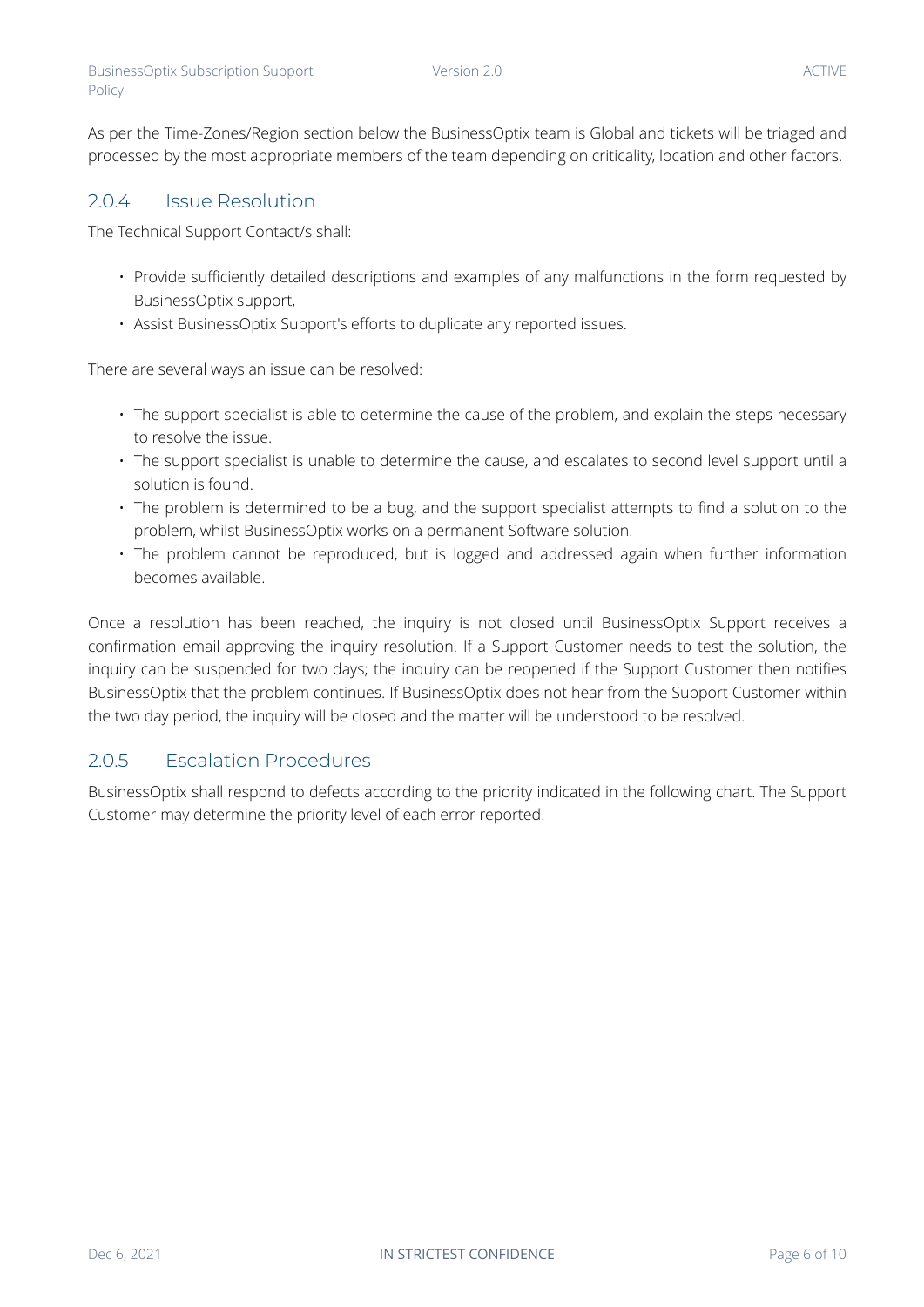| Priority  | Definition                               |                |         | BusinessOptix Actions |                                |      | <b>SLA</b>   |  |                        |    |          |
|-----------|------------------------------------------|----------------|---------|-----------------------|--------------------------------|------|--------------|--|------------------------|----|----------|
|           | (Business Any issue involving a serious) |                |         |                       | 1. Notify senior management;   |      |              |  | 1. Initial Response: 2 |    |          |
| Critical) | disruption to                            | $\overline{a}$ | Support |                       | 2. Assign a senior engineer to |      |              |  | Hours                  |    |          |
|           | Customer's business                      |                |         |                       | investigate the defect;        |      |              |  | 2. The                 |    | service/ |
|           |                                          |                |         |                       | 3. Commence work to provide    |      |              |  | functionality will be  |    |          |
|           |                                          |                |         |                       | the Support Customer with      |      |              |  | restored within 24     |    |          |
|           |                                          |                |         |                       | a work around or fix;          |      |              |  | hours                  |    |          |
|           |                                          |                |         |                       | 4. Provide                     | the  | Support      |  | 3. For DR procedures   |    |          |
|           |                                          |                |         |                       | Customer                       | with | periodic     |  | refer                  | to | this     |
|           |                                          |                |         |                       | reports on the status of the   |      |              |  | document: Link         |    |          |
|           |                                          |                |         |                       | resolution;                    |      |              |  |                        |    |          |
|           |                                          |                |         |                       | 5. Use                         |      | commercially |  |                        |    |          |

|                                   |                                                                                                                                                                                               | 5. Use<br>commercially<br>efforts<br>reasonable<br>to<br>include a fix for the defect<br>in the next Maintenance<br>Release.                                                                                                                                                                                                               |                                 |
|-----------------------------------|-----------------------------------------------------------------------------------------------------------------------------------------------------------------------------------------------|--------------------------------------------------------------------------------------------------------------------------------------------------------------------------------------------------------------------------------------------------------------------------------------------------------------------------------------------|---------------------------------|
| (Service Any<br>2<br>Restriction) | issue<br>that<br>materially<br>restricts the customer's use of<br>the Software                                                                                                                | 1. Notify<br>the<br>support<br>manager;<br>2. Assign an engineer to<br>investigate the defect;<br>3. Provide<br>the<br>Support<br>Customer with<br>periodic<br>reports on the status of the<br>resolution;<br>4. Use<br>commercially<br>efforts<br>reasonable<br>to<br>include a fix for the defect<br>in the next Maintenance<br>Release. | · Initial Response: 24<br>Hours |
| 3<br>Impact)                      | (Minor Any issue that causes only a Business Optix Support shall:<br>minor impact on<br>Support<br>Customer's use of the Software<br>and/or a defect for which a<br>work around is available. | 1. Provide<br>the<br>Support<br>Customer with details of<br>any available work around;<br>2. At its<br>discretion,<br>own<br>include a fix for the defect<br>in the next release.                                                                                                                                                          | · Initial Response: 48<br>Hours |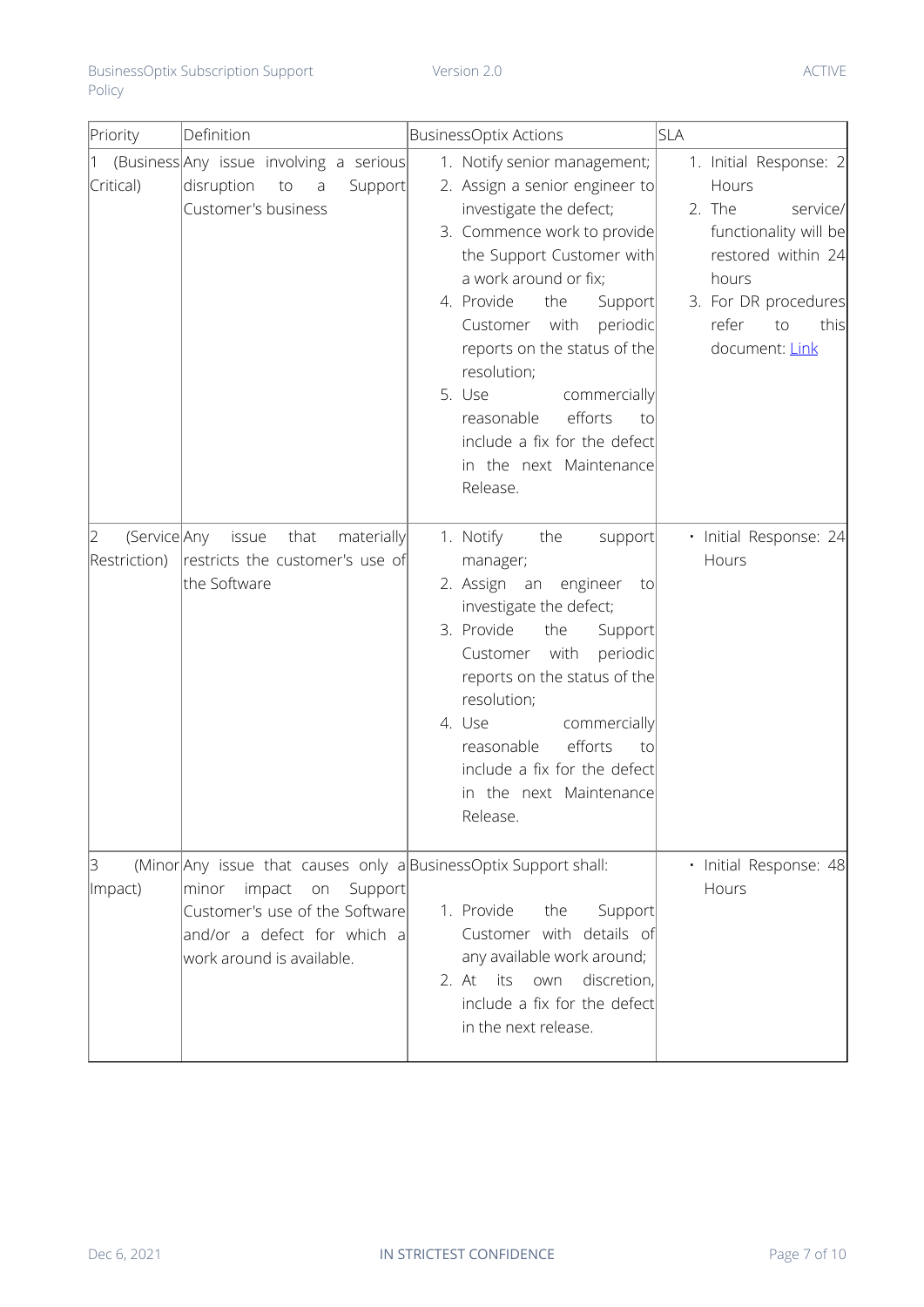### 2.0.6 Time-Zones/Regions

BusinessOptix' Support team operates in two regions, the United Stated of America (CST) and the United Kingdom (BST). This provides for extended hours and support to customers across the globe and as stated above tickets received are pooled and managed by the full team to ensure adherence with SLA's and the best possible support for our customers.

Monitoring for Business Critical and Platform issues is carried out 24/7.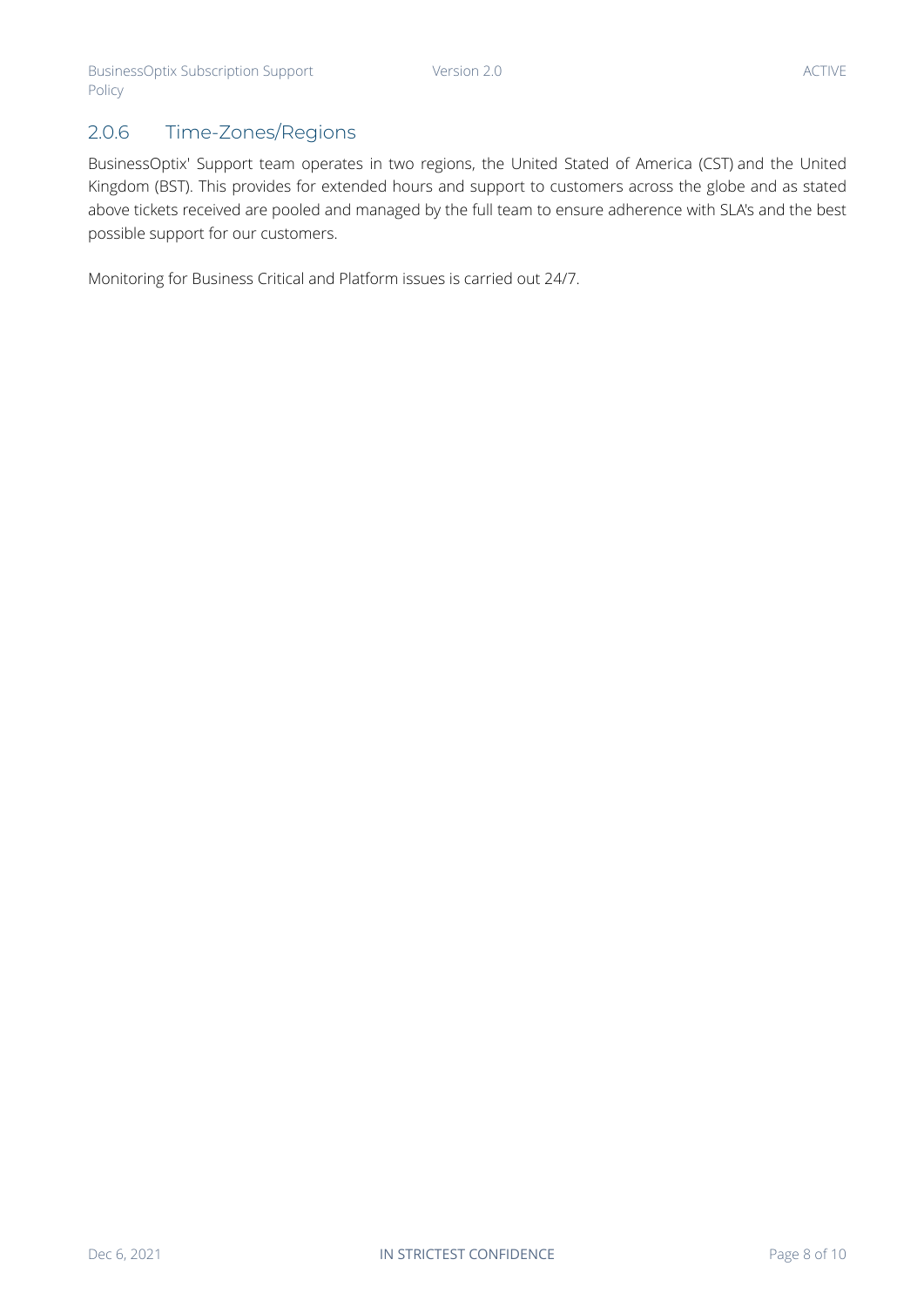#### Version 2.0 ACTIVE

## 3 Software Support and Updates

#### 3.0.1 Supported Software

BusinessOptix provides the following types of release:

- 1. A *Major Release* is a major enhancement to the Software, which is identified by the first numeral in the version number (e.g. a change from version *1*.1.2 to *2*.0.0). Major releases typically arrive every 12 to 18 months.
- 2. A *Point Release* is a minor enhancement to the Software, which is identified by the second numeral in the Software version number (e.g. a change from version 1.*1*.2 to 1.*2*.0). Point releases typically arrive every 3 to 12 months.
- 3. A *Maintenance Release* provides bug fixes, and is identified by the third numeral (e.g. a change from version 1.1.*2* to 1.1.*3*). Maintenance releases typically arrive more frequently.

BusinessOptix supports the most current major releases and all related point and maintenance releases, and the most recent maintenance release of the previous major release, as of the effective date.

BusinessOptix will have no obligation to support any other release.

#### 3.0.2 Access to Software Releases

Releases are applied automatically and at no additional cost directly by BusinessOptix. *Support Customers are notified via the e-mail details provided by the customer - based on their registrations on the support site - of the status of these Releases. Support customers must be current on all maintenance and support fees to receive any release of the Software.* Payment of subscription fees does not entitle support customers to new products released by BusinessOptix, or to new extensions to existing products that provide new functionality but are not part of the normal Release.